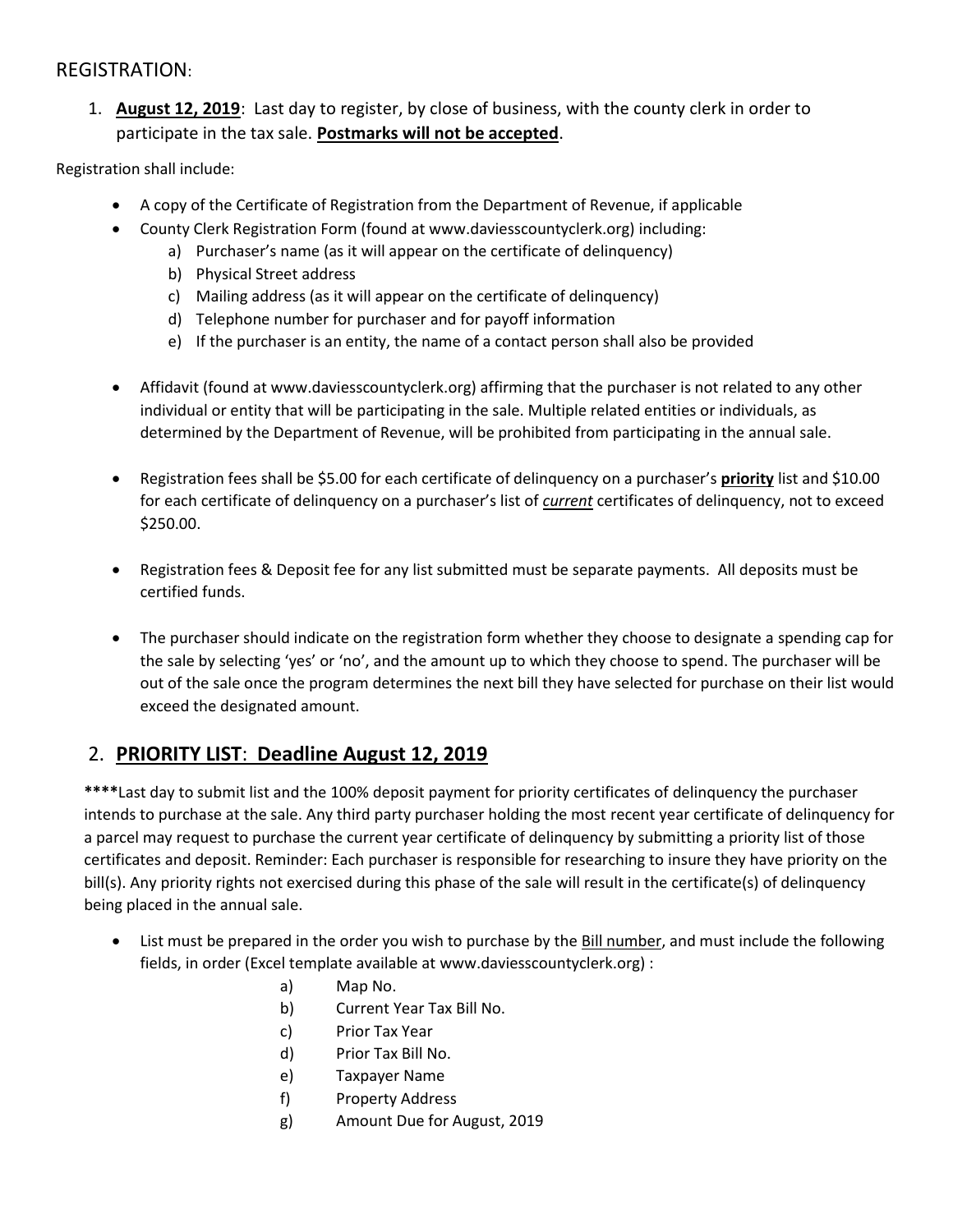- For entities with multiple variations of their business name, you must provide the specific name used to purchase the prior bill.
- List must be submitted by email to: smowers@daviessky.org
- Payment must be made with certified funds, and shall be tendered at the time the third party purchaser submits the list. Company checks will not be accepted. This amount shall include the total due for each certificate and the \$28.00 per certificate lien assignment recording fee.
- The county clerk shall apply the deposit to the payment of any certificates of delinquency purchased at the sale. The county clerk shall refund any unused portion of the deposit to the purchaser no later than ten (10) business days after the completion of the sale.
- If additional funds are due, the purchaser will be contacted at the phone number provided on the registration form following the sale. If full payment for the certificates of delinquency is not received by the deadline, the county clerk shall not assign any certificate of delinquency for which full payment has not been received and those certificates of delinquency shall be available for purchase or payment pursuant to KRS 134.127(1)(b). The county clerk shall have the final say on any question regarding the sale process.

# 3. **CURRENT LIST**: **Deadline August 12, 2019**

\*\*\*\*Last day to submit list of current certificates of delinquency and the 25% deposit for the certificates the purchaser intends to purchase at the sale. The deposit shall be calculated based upon the value of the certificate of delinquency included as of the date of the sale. A purchaser may deposit more than the minimum amount required by the county clerk.

- List must be prepared IN THE ORDER YOU WISH TO PURCHASE by the Bill number, and must include the following fields, in order (Excel template available at www.daviesscountyclerk.org) :
	- a) Map No.
	- b) Taxpayer Name
	- c) Property Address
	- d) Amount Due for August, 2019
	- e) Bill Number
- List must be submitted by email to: smowers@daviesscountyclerk.org
- Payment must be made with certified funds, and shall be tendered at the time the third party purchaser submits the list. Company checks will not be accepted. This amount shall include the amount due for each certificate and the \$28.00 per certificate lien assignment recording fee.
- The county clerk shall apply the deposit to the payment of any certificates of delinquency purchased at the sale. The county clerk shall refund any unused portion of the deposit to the purchaser no later than ten (10) business days after the completion of the sale.
- If additional funds are due, the purchaser will be contacted at the phone number provided on the registration form following the sale. If full payment for the certificates of delinquency is not received by the deadline, the county clerk shall not assign any certificate of delinquency for which full payment has not been received and those certificates of delinquency shall be available for purchase or payment pursuant to KRS 134.127(1)(b). The county clerk shall have the final say on any question regarding the sale process.

## August 21, 2019

- Annual sale of current year certificates of delinquency held in the Daviess County Clerk's office located at 212 St. Ann St Room 104, Owensboro, KY 42303.
- 9:00 am-Lottery drawing held for position for the annual tax sale. The order of selection for purchasers shall be determined by a random drawing with the purchaser who draws the lowest number going first. If a representative is not able to attend, County Clerk staff will draw for position for that purchaser.